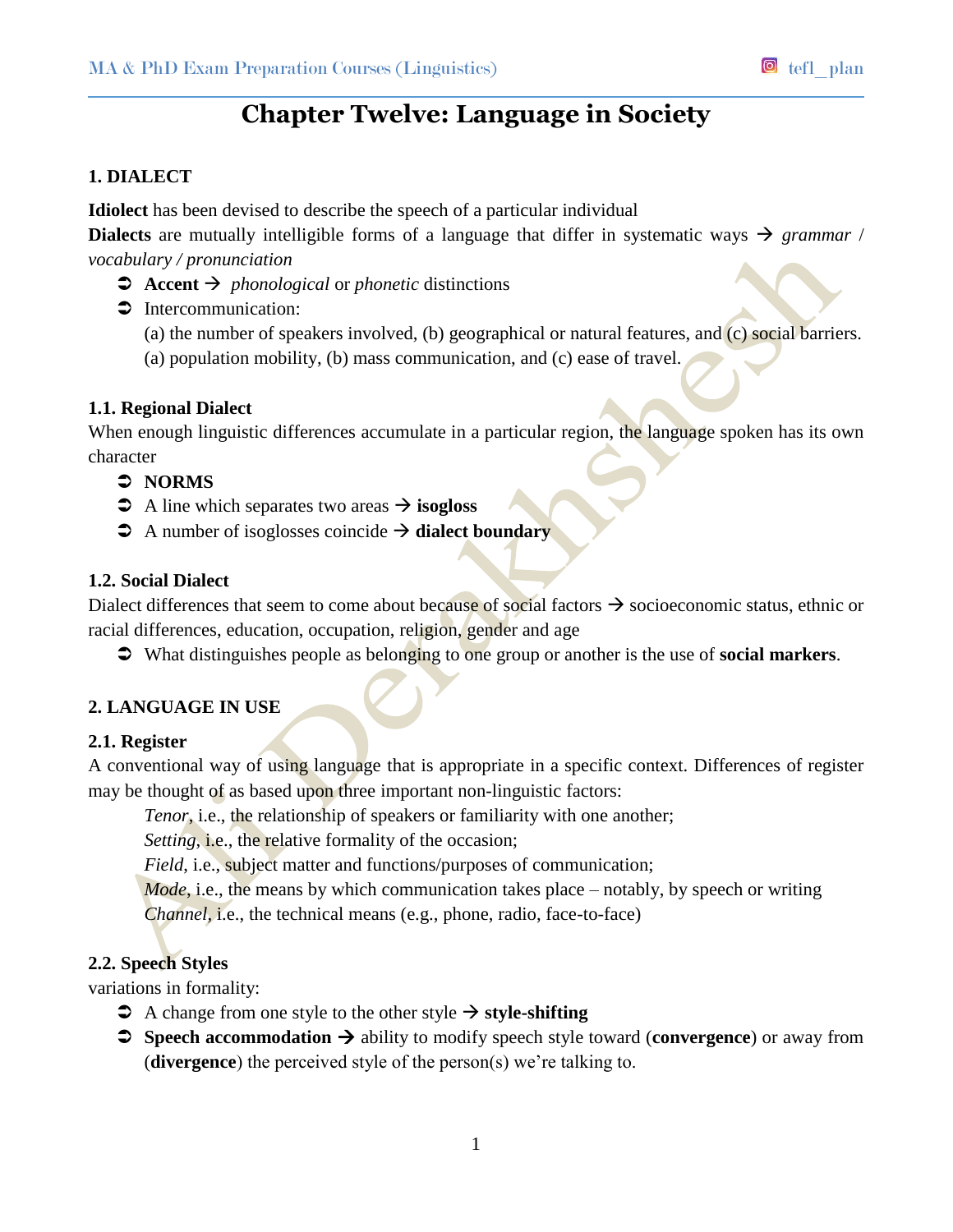#### **2.3. Jargon**

One of the defining features of a register is the use of **jargon** – the special words peculiar to the members of a profession or group.

## **2.4. Epithet**

An offensive word or phrase used to refer to a person or group, nationality, race, etc.

#### **2.5. Obscenity**

Words and phrases that people avoid for reasons related to religion, politeness and prohibited behavior

#### **2.6. Euphemism**

A word or phrase that replaces a taboo word or serves to avoid frightening or unpleasant subjects

Euphemism reveals that words have a *connotative meaning*.

# **3. LANGUAGES IN CONTACT**

#### **3.1. Lingua Franca**

In populated areas, where groups desire social or commercial communication, one language is often used by common agreement.

## **3.2. Pidgin**

Traders and missionaries who visited and attempted to communicate with peoples residing in another distant part, created a simple rule-governed language based on the language of communicators The dominant language is called the **lexifier language** and the other language(s) is called the **substrate language(s)**.

Characteristics:

- Although pidgins are in some sense rudimentary, they are not devoid of rules.
- Pidgins have fewer grammatical words such as auxiliary verbs, prepositions, and articles, and inflectional morphology, including tense and case endings.

The set of pronouns is often simpler in pidgins.

|    | English | Komtak          |  |  |  |  |                                                                        |
|----|---------|-----------------|--|--|--|--|------------------------------------------------------------------------|
| he | him     | h <sub>1S</sub> |  |  |  |  |                                                                        |
|    |         |                 |  |  |  |  | Pidging may have fewer prepositions In Kamtok for example fo means 'to |

Pidgins may have fewer prepositions. In Kamtok, for example, *fɔ* means 'to,' 'at,' 'in,' 'for,' and 'from.'

Other morphological processes are more productive in pidgins, e.g., *big-big* means 'enormous.'

## **3.3. Creole**

When children are exposed to a pidgin as their linguistic input, they develop a language that is more complicated.